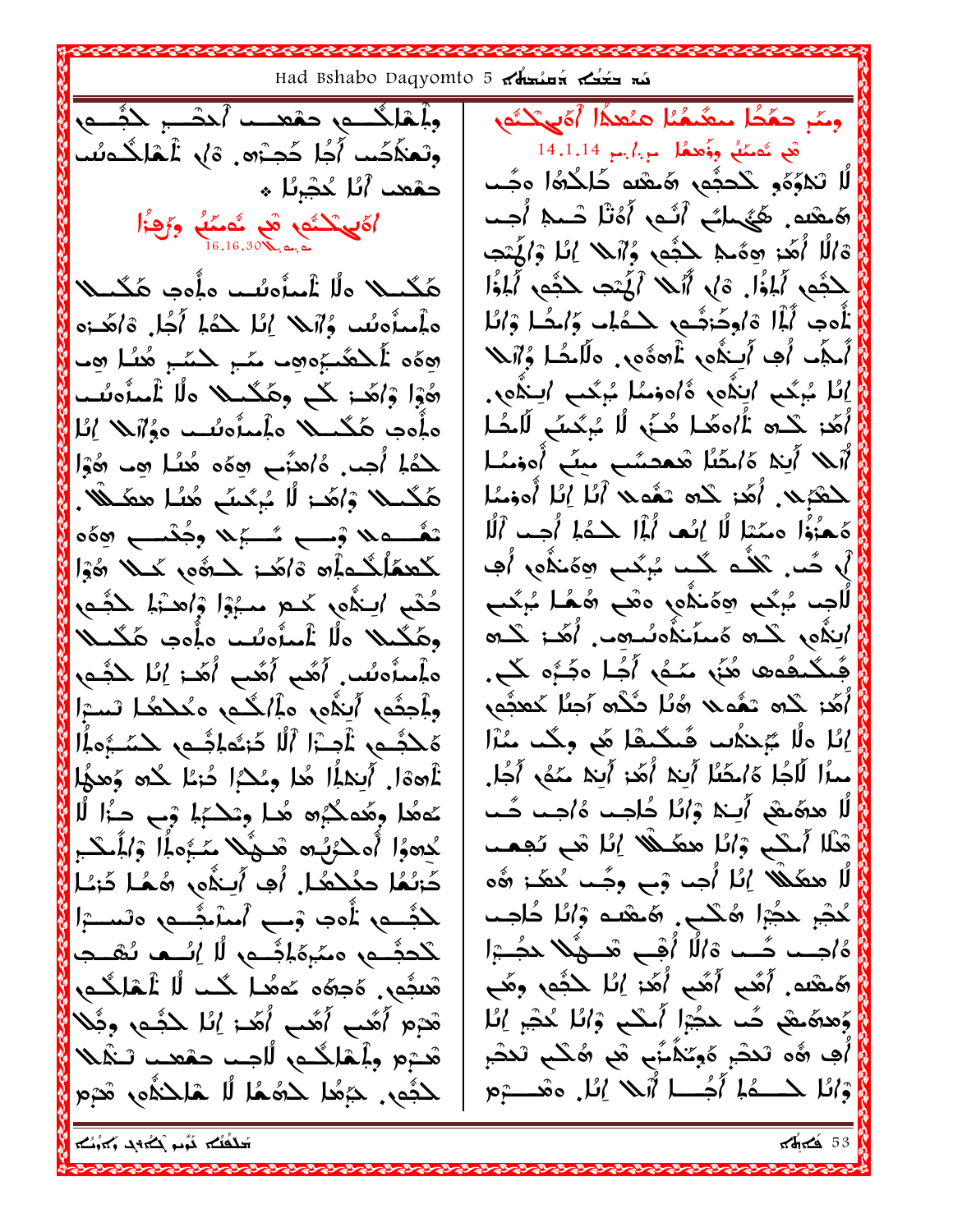ad Bshabo Daqyomto 5 كَتْتُ بْتَكْتُمْ Had Bshabo Daqyomto 5 لَّا مُرِكَبٍ ابْذُى وَّامِرًا أَبْذُى وَْمِمَا. حَزْرَه حقعت هُلِكَ هُ أَهْجُلُ وَأَهْلَا يْ مِنْ وَإِنْهُا لَمْ أَلَمْ! حَكَمَتُوْمٍ تَجْهُدُ! أَلْل مَبْهَلِهُمِ مَعَمَلُالٌ هُكُبِ حَفِّـلَلِّهِ ا لحَعَسُتُه ةَ/أَلَحْهِ لَحَدُّوهِ لَكَعَبُّكُمُ إِسْتَئِلًا. تَعْمَلْكُمْ خَعْجُوبُ أُلْمَا وَجِي هُجِمًّا أَمَجِيهَا وكَمِ أَأْكِيبِ خُاوذِسُا أَهَٰذٍ كُلُّو إِنَّـفٍ أَبْلَا ولًا أَهَدْلًا كَعجَمٍ حَجَّلَالُمَا أَلَّا كَبِ حَيْلًا تُحْلِفُهِ لَلْلَّهِ وُأَآمَلاً أَيْنَا هُنِي أُهَدٍ كُلُو الْمَ أَجَٰدْمِ حَجَّمٍ حَمَلاً أَجَٰلَ حَقَّهِ عَقَمًا ۖ وِلْمَلِكُمِ حقَعت ولًا أُهَٰ: إِنَّا حَقِّمٍ تعُـــم لا كَجُلَـــُلا تَعنْــا أَكْمِ لَحَـــوُّهِ، وْاْئًا أَجِدًا هُم أَجُا حكْمُعَ ۖ. هُو يُحِبّ مَحْجُنُسِمًا وَحِعَنَا مَٰهِجُلًا حَجَرْه وْبِ وْإِنْعُا لَكْنَاهُ كَانُ أَنْتُا وَتَنْعَقُومِ وَّهْدُهِ. أَجُل فُسْعٍ حَجَّمٍ وَٱتِـٰكُمِ فِسْعَدُهُ سُبِّ ەھَىغْتكُوم وْابُل ھَى حْمَٰلِ كَلاُهُا تَعِمْكِ ةَ/هَٰــٰ; لَامـــزُّىُل لَٰہُ نُـــكِہٰوٰ۔ ۞ه فِــبِ ٱهَــٰ; كَتْنَ هُــزَبْ أَنْقَــدِهِ كَبْبِ كَــدْهِ مِنْ أَأَلِيلًا تَعِمْدُ هَي حَدُمُ أَجُا ةَالْمِمْ حَذُكْذَا أَهجُومْ أُجِب أُهُدْ لَكُ يَهُولا هجُوها هِبْهِ جُدْعِ إِمَّا حَكْحَفُ أَهْلَا إِمَّا هُدِمْ! هُجِّنَى هُدِمُ رَهُورٍ هَ/نِدْ آيلا هَجُز لَكَ لَكُمْ أَجُلَ أُهزَى لَكُمْ أَلْكَفَيَوْهِمْ هَكِتُمِلُوهِ وَكِكُوا فُجَز كُلُو استُطُ أَبْلَ الْمِلْكُمْ مِنَا ٱلْمُسْتَمَّةِ مِنَاسًا مِنْ الْمَمْ الْمَنْ ولًا مبرًا أَهُد: أَبِنا. هُهُا يُرِكُبِ مِنِّي تُكِبْفُو هُـنـَ كُـدِهِمْ وَبِ أَنْفَـدِ كَـد أَأَلا أَهَلْكُمْ كُلْحَنَّبِ خَبْلَاتِ وَالْمِلْلِ أُهَٰذِ وِجُلا مْــْرِم ـُـٰٓءَلا أَيــٰذا هلَّا هنَّــٰك أَيــٰذا كْتُمْ يَعْتُمْهُ لَٰلَ إِنَّفٍ ذُهْبًا أَجْرُهِ كَحِلًّا وإِنَّفْ بِغَالَكُمْ دِيُّوْا هُدَّمْتِيْنِ مِنْ وَقْع مَنْزَحُلُ وَهَٰٓئُلُ مِمُلُوۡ كَجۡهِـتَكُوۡوَہٖ مِمُعَـَّـب للأهُ الفَعِيمِ ﴾ لمَعْلِثُه أَمِن وَ لِلْأَهُ الْمُجِبَّ أَمَّا الْمَعْدِينَ مِنْ الْمَوْرَةِ مِنْ الْمَوْرَةِ مِنْ الْمَوْرَةِ مِنْ الْمَوْرَةِ مِنْ الْمَوْ<br>مَا يَا حَدَّثَ 1.62 مِنْ الْمَوْرِيْنَ الْمَوْرَةِ مِنْ الْمَوْرَةِ مِنْ الْمَوْرَةِ مِنْ الْمَوْرَةِ مِنْ ا كَ تُولُّل هُزْدِهُ هُم هُ مَ مُسْتَدْلِ<br>\*\*\* \*\*\* \*\*\* \*\*\* \*\*\* \*\*\* \*\*\* كَاهَهُمْ وَجِّعٍ تَعْجُمُكُمْ مُعَجُّلًا وَهُــمَكْـقَاهِ أَلِمْشِ 'فَزْوَقُوه وِنَاأَلا لْمَاهُ هَكُمْ وَهَيْرَة يُحِبّْوا أَسَمَبِ حَسَّى هَزَدَــدْ٥ وَٓاجِـزُ٥ ة/كُم ووُسكُم كَعثِمِهِ لَالْكُمُّا كِثِّمِ هَٰلَابْهِ الْمَنْهُوَوْ وَهُوَ مِنْ الْمَحْسَمِ مُحَمَّدٍ مِنْ الْمَحْمَدِ رَّةِهِ أَحْكَمُونُهُا تَعْلَيُهُا وَسَيْتًا. 70كَمَعَ يَجْمَعُ لْكَعَبْدِأَا وَهُعْبَٰتَا أَسِرٍ وَتَذِهَنَّهِ كَلَّهِ. مُعثَمَوْا وُمُعذَّمِ مَنَّصُدُهُ وَاللَّهُ لَمَّا أَوْسَعُهُ ْخُه ٰ اُهِلًا خَمِدٖۢجٛا وُبجُنَا وقدهِمْنِي حَـمُّلا لْأُوزُهكُمْ هُسْمَ 30\$ كَعَْلاً لَا وَجُمِ هَٰتُــا ٱلْا وُنُــــەٯِب ممُكْعــــە ھُكْـب مسأه مُعقَّـدب متَّـدمَّةُ لَأَلاهُــبِّهِوب أَهنَّى لَاه هُنَّى رُجْلٍ أَبِيْهِ وَتَلهَّدَ وَلَمَسْمِهِ وَّحِجَّحُ , وَجَرِ لَا أَحْصَٰدَ تَكَلَّمُ الْعَصَلَٰا قَدْمٍ هَلَكَ قَبْ قَبْلَاهُ وَهُ ِثَوْرًا مِّي هِيَّنَا وَٓاشَفِ ٱلَّـٰيِ ٱُنِّـبِ وُۡاَفِ وتَعْهَلُوسُمِبٍ وَجَبِرٍ هُكْعَدِهِ فَكَعْدَمِ لَكْنُا حَجَّرٍ. وْالْمُعَبّْ وْحِلًّا حَـرْهُمْ وْاهْــز بحناأبلاء كالمخط سأله بحلفكة  $\sqrt{4}$   $\sqrt{4}$   $54$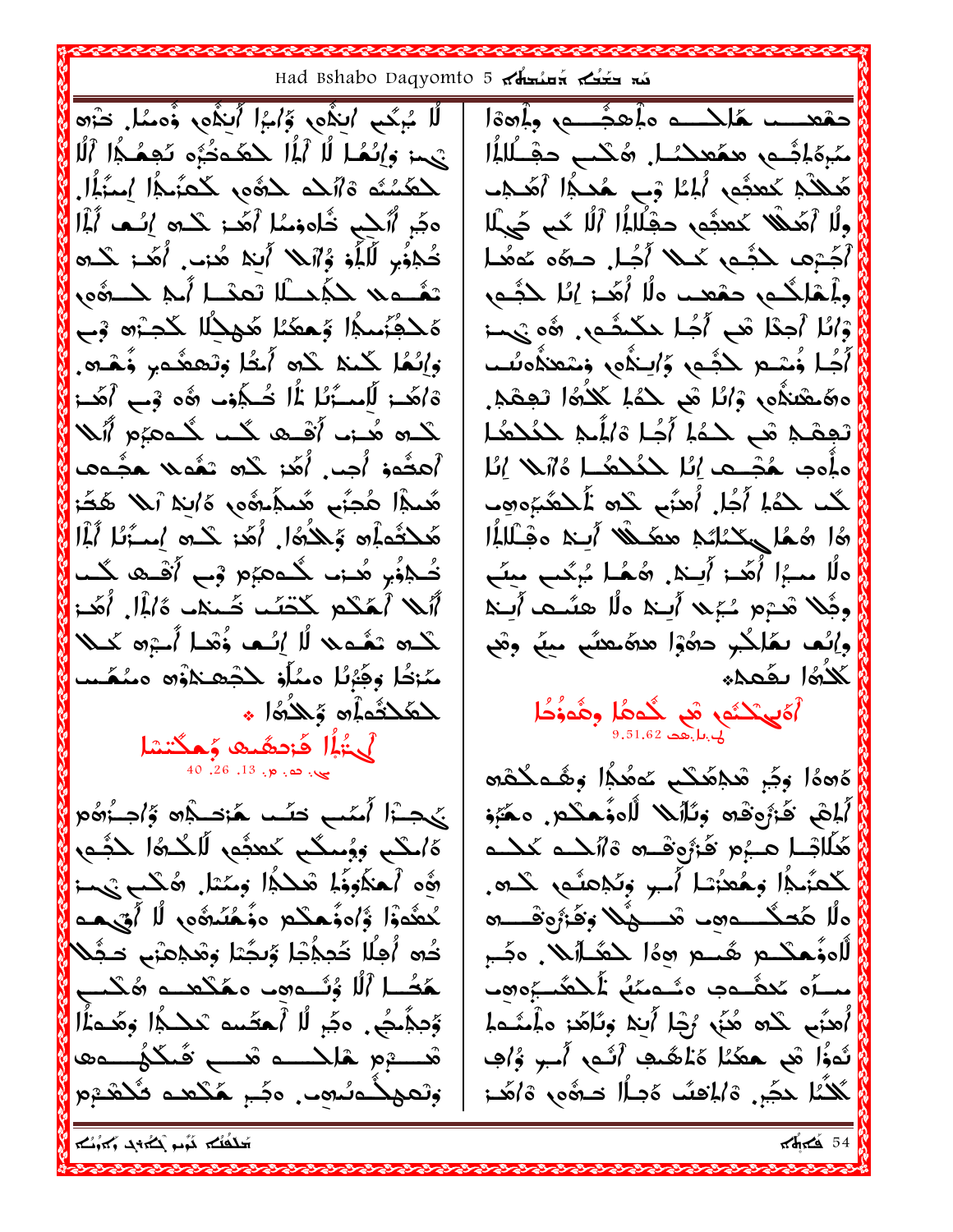## ad Bshabo Daqyomto 5 مَلْمَتْكُمْ Had Bshabo Daqyomto 5

وَلَا شَـــومِ وَوَلَا وَحَــَـــولَ لَكَـــوَى حَمَّمُعُثَّمَ! جُمِعٍ جَنَّبُ أَحْجَٰا هُجَّا مَّذَا مِّعَ وَمِنْكُوبَهُمْ أَجْجَعْهِ هُو مِهْنَمْنَا أَمْرَ الْمَسْتَمَاءَ مِنْكُسُمَاءَ هُه وَحصَّد ذُهر وْالمِدْ: حَجَكُ مَنْ حَبَّد وَّلْمَسْمِ حَقَدًا وَهُ وَٱللَّا فَمَكْمُعَهُ وَهُدِمِ هَهُهُمُنْـه. مِئْـبْرا إِنَّا حَسَّمْـا وَكَـــلا أَفَتُــــهِ هَعفَـــلَا إِنَا مَعْصُــــَّومُا وَٛاهكْرُبُه وَمَا وَهُمُسُلَمْ حَجْمَـٰهِ مَكْـُب ْفَيْءَ ۞ وَٱلْمُأْوَيْتَ كَيْبَدَّا. ۞ وَٱلنَّا ۞ وَٱلْمَطِ همَعهُنُـــهِ أَســـِدٍ هَبَمَٰتُنُـــهِ أَلِمَ كَلِمُـــهُ ا وْلِمْتَحْدِّكُمْ حَدَّى وْلْمُعَىْلَا شَكْبُرُه وَجْحَدُ وَأَوْالُ وَاللَّهُ وَعَقَّاهُ مِنْ وَاللَّهُ وَاللَّهُ وَاللَّهُ وَاللَّهُ خُلْقَـا هِ مَا وُوَّا هُـمَـا وَــ ٱلْمِينَـــ لحَقَبْهُــدِي. لَاعْنَـب وَْرِجُــا كَلْــوَا وَكَوَّى اللَّهُ لَا مَا وَحَقَّوْهُ مِنْ وَإِذَّا الثَّارُ حَكَمِهْا وَهُءِيُهِ مِعْسُلٍ وَجِجْعٍ هَجِزًا وهُوجِسٌ , هُو وُسِيٌ هُجِزَسٌ وهُكِـفِّسٌ ەَمەمَّكْسَى لِكَبُلا تُاسُف نَصَبُلا مْبَعِمَٰا ۖ تَفَسَّمَ بَنْصِيَةٍ صَابَةً كَثَيْبَهِ مِنْ الْمَشْمَرِ هِمَسُلْ دَهُوْا هِهِ يَسْمَ أَبِّ مُعْظَلَ إِنَّا هِ مَسْلِمَكُلُّ إِمَّا خَعْثَرِؤُنَّــهِ أَا وَمَمْــــالَ وَتَعَجَّمْتُوب گُمُمَّ هَيْلُ الْمَيْمَةِ أَوْ مَحْدَدَهِ وَأَوْ مِكْسَنًا وَيَجْمَأَ وهَّمَكُنْقُتِمْ كَبْعِهُنِ ). ط. ص. 1. 21. 29 أَمْتَالُوْلَ هُمَكُمْهَ ۚ أَوْ الْمَكْسُلُ وَوَجَلَ جُعَةٍ. هَالْمَ ومْعْفَمِ نُودُتِهَ لِمُ أُوحِنْكُودُو لحكُب وٌتحفَّلِتِي الصَّارِ أُوجِبُ الشَّوطُقِيمِ هَمِنُا. خُوفُيءُ! وُوَجُعِبُوا أُوجُو هُوَلَّذَهِ ومُهْعِجُه هِمَا هُبُتِهَا وِلًا سِجُرَةًا أَه وَلَا تمنافهم بالمحركم بالم تكلفكخ

وَّحِذَّمَتِ 20\$ حَكَّدُهَتْ أَمِيذُوهَبْ هُبَ رِجُىجُا ەھُھُەھە ضَمِّ عَجُّەؤُا ۚ كَلَّـٰهُا وْمِ أَهَْتَوْه مْعِ خْسِمْ هُسْمْْلِ وْالْمِسْأَب عَمْدًا هَيُسْلَا لَٰاحْبِ وُهِحْمِهِ كَعْدِهِ تَعْمِ حِكْمًا لِلْعَقَّمِ مِتْحَمٍ مِنْهُم أَنَّهِ مِنْهُم ھُـــەۋەھب للـــمُلِّـ كَعكُــل مُ/ف مىلّـى ھُا هَهُدَٰٓسَکُم کَشَمَہِ وَحَقَّوَہُ کَے وَاللہ مَالَ كْمُهْ أُجُمُّلًى مُا هَعْكْسُهِ ݣْلْمُا كْحِ كُجِئْبُثُومِ وَٱصُّعِ كَتَمُّومِه أَمِرٍ وَجَدَّمِتِ حَكَدَهُووُا وَلِمْوْبٍ وَجَــزت أَنــٰهَ أَنُل حَمشُـل عُكْبِلُرِ. وَهُكِّلًا أَهُتْدُو ۚ كَلاُهُ! هَي خُتْمَةِ هُـٰـٰـٰٓآ) وَـٰٓأُوجا لَّا نَـٰهَ قُـٰمِ نَـٰـٰنَا ۖ مَـٰـَٰٓلًا ۖ أُــٰـِر وَٱهَـٰ: وۡٱلۡكَلَا كِثَـٰبُ كَمُشُـٰدَآةٌ وَوَٰٓةٌ ۖـِـزِ هدهُ حَكْتِكُالٍ مِلْمَدٍ أَهَدٍ حَجَّوهُ لِمُ أَمْرِينَا لَهُ مِنْ الْمُؤَلِّلَ وِلًا £9جَة للسَّعبُرِ وَتَسْأَلُ مَجُّلًا. وَّەُب أَيْسِمَ تَكْبَرْتُكُمْ هَنْفُ رَجِئْتُهُ وَلِكُمْ أَ هُـعبَّب هُ/َلْمُأُهفِ كَلا أُجُهُّهِ مِـهَ هُـمأَا مِجْلًا. هُنَا فِي وَّاهُمِع كَلَّـٰهَا لَّا مِمَّا مىجُلًا. وِّدە ھُجَّىـــلا أَمَّـــا وَجْـــه نَـــھُنُا مْدِاحْرًا لِحَبُّمِ هُوجِعُ سِجُرْهَا. وهْمِ ثَلَا وِلْمَوْوَهُمِ حَرْمُلُ ثَلا وُهِرَهُ هُمْ هُدَوَّؤُهِ . أَآؤُهوه هُجُمِيلًا وُلِحْفُما تُبِلِّهُمْ لَكُنْفُونَ أَ هَرْم وُحِكِّبِ حَكْمَاء الْهَجْلًا وهُمكْتُفُتا ). مل مها 1. 21. 29 أَهِ لِحَمْدٍ وَمْدٍ هَيُسْمِ نُوجُنَا وَوَمَنَاْهِ ۖ َهُجِدْدِيجُدَا خَبْدُسُتُمِ ۖ شَهْلاً ۚ حَجَّيْتُمِ ۖ تُمسْلَمُتَبَّمِينَ الْمَمَالِ حَكَمِيدًا وَجْهَدْاتِهِ أَجْعَدَانُهِ وَمَعْمَدِهِ حَبُّعُدِهِ حَبَّدَهِ  $x + 55$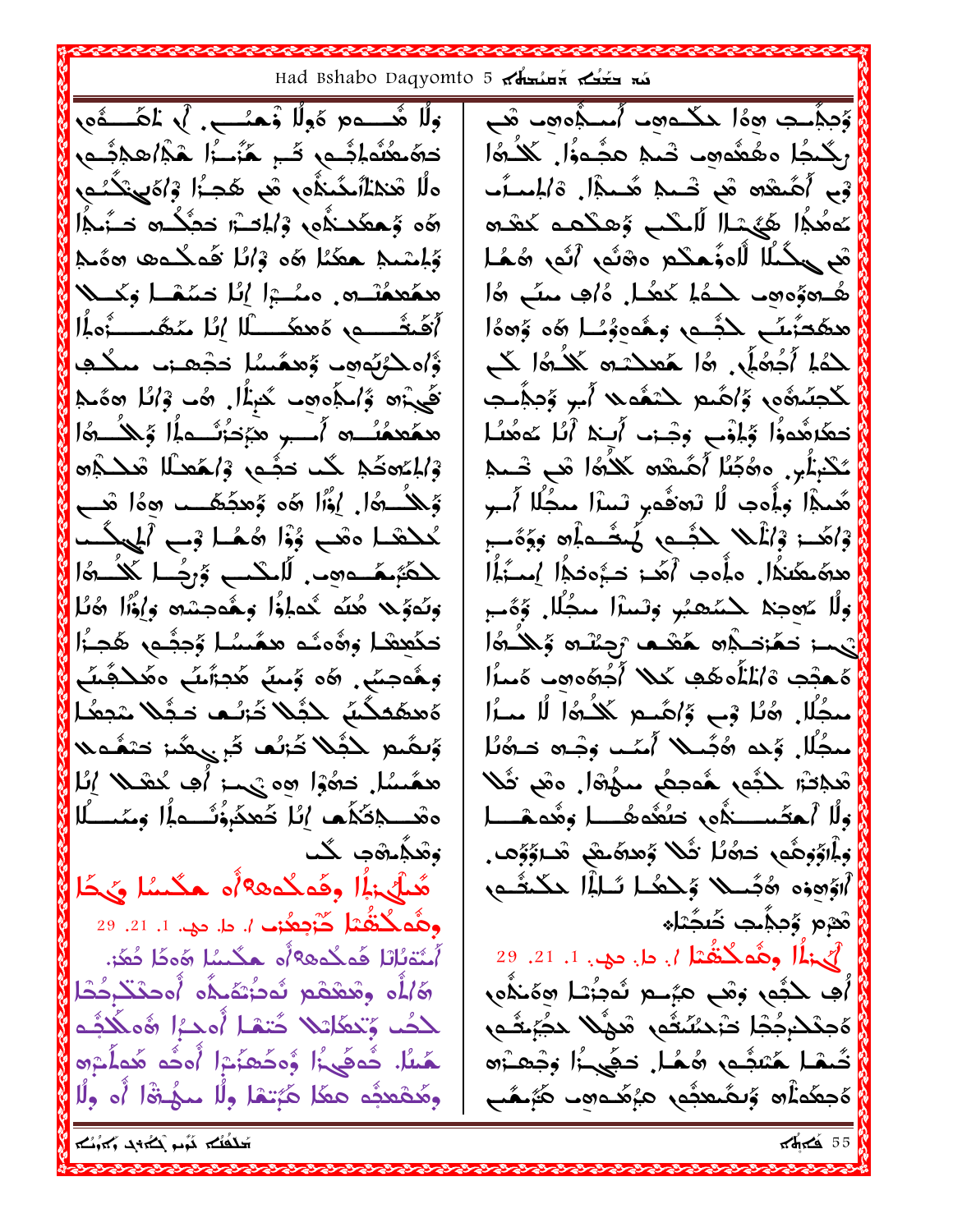Had Bshabo Daqyomto 5 ملعقه بمنعيضه كُنُّه∫ وهُزم كَكِفُوت كَيْرِ هِ أَبَضَ وِقَيْمُ بِلْهِ هُبِهَ بِعُنْدَلَمِ أَذْهَبَ دُا وحُمنُعدَاه هَٰزمُهَ حَدَّرِٱه مْع هُٰدئَهاً!. أَسَّمَلًا وَۚه أَهْهَدُهُ أَهۥ۬ٛوَسَٰذِهُ هَٰدَشُمْهِـ لَهُ هَٰت خُهْ هُنا مَنَهَٰ: عَكْرُه خَعَنُعَكُمْ هُٰ: هُوْا هُنُوْاً. أَو لَا حُعَّبِ هُأَيكُو أُوحُسَا هَسُلِ وهَتبِ كَمْعَنْشَا هَدُمِ أَوْكُشَا. هَتب هَيْهِ صَدْرُواْهُ وَأَوَالَا مَنْ الْمَسْتَمَرَّدُ مِنْ الْمَسْتَمَرَّدَ مِنْ الْمَسْتَمَرَّدَ مِنْ لْكَبِلُرِ دَنَّهُۥ ٕ يُكْبِيهِ ۖ هُمُعَكُلٍ هُنِي ﴾ وهَعَيْدُ مِمْهُ وَمِحَمَّةٍ حَثَـٰهَكُمْ صَنُمْ! كُمُوْ أَوَّلِيْكُمُّهِ، حَقَّ. مَعْشَمَا نَكْتَوْهُ وأسلف هعَنْها. وَهُمَا وُاللَّا قَدِيْدِهِ؟ هُدْبِ نُعفُسُهُ كَلَّابٍ ثُلاً. 16ْهَدْكُسُمْ هَٰهُما أَو محَمَّعَمُتَةِ!. أَو تُعْجَمِينًا شَو لحَمَّماً حَرْجَنَّة و هَكُلا تَيْمَ أَمْكُنَلا حَكِمَةِ! وكَلا قُللًاجُه أَه فُعْ<sub>جَلا</sub> كَمَا أَب ثَّةْهَا. مَنَّعُا مَعْماًا وُرِيْكْتُا. ةُ/الْكَفَّ تَعَطِّسُـــْرَهُ وُخَفَــدَا وُهِعُنْسًا خُــد ةالملدُّسع حمَّد أا هُو كَلاَّ هُوا وِسَتْسا كَهْزَكْتُ مْسْكُلْفْ أُهْفَى زُكْرُه وَثْلَاسًا هُوهُــتِمْلُ. بِفَــمِ هُنْـــرَه كَعْشَيْكُــمِلْلَ. ِّكْرِلًا. هَٰنَا وُٰاِنًا هَٰذَٰىئًا مِنْقَعِقُنًا فُءوَّب هَهْكَسَتْ هُتَمَعُمُّا وَرْرَا. هُهَّكُتْ كُنْعَ أمرَدُنُدمُ! وَاحْدَهُ! وهُـدُا أَحْب أَحثَـد ىُتىـدْا. حْكَاتْـا وَهْبْ حُرْهُىعُـا. ەنْـمْ وْمِحَمَّكْسًا أَبِّ مْكَاسِرْهِ وَالْحَدَّةُ!. إِذًّا ة/لملنَّسب تفقُّط لمكُمُّا مَحْشَـم لَهُمسُـل تلأسب هجّحتَوه وهَا وشَهْسًا لِمُكْسَل ه الْمَتْصَرِّه الْمَنْتَ هِ٥ُ٥ محَمِيْلِ هُو يُحِكْظُ أَو هَٰلِ وُوَّلٍ أُوحِرُهِجَالِ إِسْتَمَاءِ. حَمَّدِ. حَثَكْثَرَمَ ٱلْمُحَمَّدِ أَجْهَلُكَتْ عَانَتْ هُدَهُ هَذَا لَلْهُمُ تَهْدَا. أَنْ أَسَلَ عَمْنُــا ثَكْــة حــنُمْاً. لْمـــْرَا مِلْفَةَ! وَٰاتُكَ أَكْتُوا وِهُدَوِّكَ هُنئا أَبِّ أَيَّكَنَا وُه مُلَعَّصُب. وهُم كُلُّه هُم هُجَّأَ فُنُوهُه هُوَجِسُدًا وَّهِ إِذَّاتُنَا عَانَبَ أَوْ وُوهِجُجَرَفَ وِكْلِّهُا. تَسْرُى حَقِّنَا وَثَلاَ وَصَوَّى كَلّْ كَعِنْقُلْ وَهُدْلُنَّا مَحْسَسًا وَحَثِّ هَدْ:ُا ەڭتقا وھُلاتْا. ەۋْەمىُنا ەڭىسۇب ۆەھُل. وُّه هُــهجسَنِّي. 6% وُاسِبًا شُوزَيْنَا أَه دِّوْمَـا وَهِزُقْـا. وَحَنْتُهُـا كَــلا أُوْحُـا. مُحْدَّمَنَا أَو أَبِ هَجِجُواً وَجُوحًا جَرْبُهُا تَهفَّع هُوصُا وأُووُهُ). كَدَرَٰا مَنْا أَه أَبِ سْمَعَكُمْ! ومُحكِّدُه مُعْقَم لِمُشَمِّلا وَ اللّٰہُ ۔ وَلِحْـم هُـماُ احرَجِنْـه . ممُـم حَرْبُهُا أَعْدَمُا وَثَمْنَا دَهَّمُا حَعَّةٍ عَفْدَةٍ لَّاهِ مْعِ هَٰحَٰۥٗا حِكْمَحُمْسِمًّا وَٰحِمًّا ﴾ مَعْسُلا أَو دُومَاْ/هِدَا وُحَمَّا دُا هُكِكِنَا گەگگا، ما ھ كىھچىدا ەتھى ھکے دوَئا کُے ملک کا وُہ سَمال وکا تَسْتَرَا ثَنِغُنَا وَثَّنَانَا عُنْمَىٰ. حَبْضِكَ خَنْزَ أَهُدَدُوهُكُت. كُنْجِعْنِت \* مَّاوَّاً. وَٰاٰحَۃ هنُعِدًا حَفَّةَتَعَصَّةَ وَهُمَّے. والمكر حكحًا وسَعد الله وَهنُعدَا أَلْمَوْا وَهِشَا \* قَطِّي . شَصَّلا أَهُّوم أُهُدْ هُزْمًا . 16هـُمْ فَعَوْهَٰنُا حَمَلُكُمْ لَاهُ وَهُ سُنْهُمْ لَهُو بِالْمُعَامِرِ الْمُسْتَمَرَةَ بِالْمُؤْمَنَ  $\frac{1}{2}$  56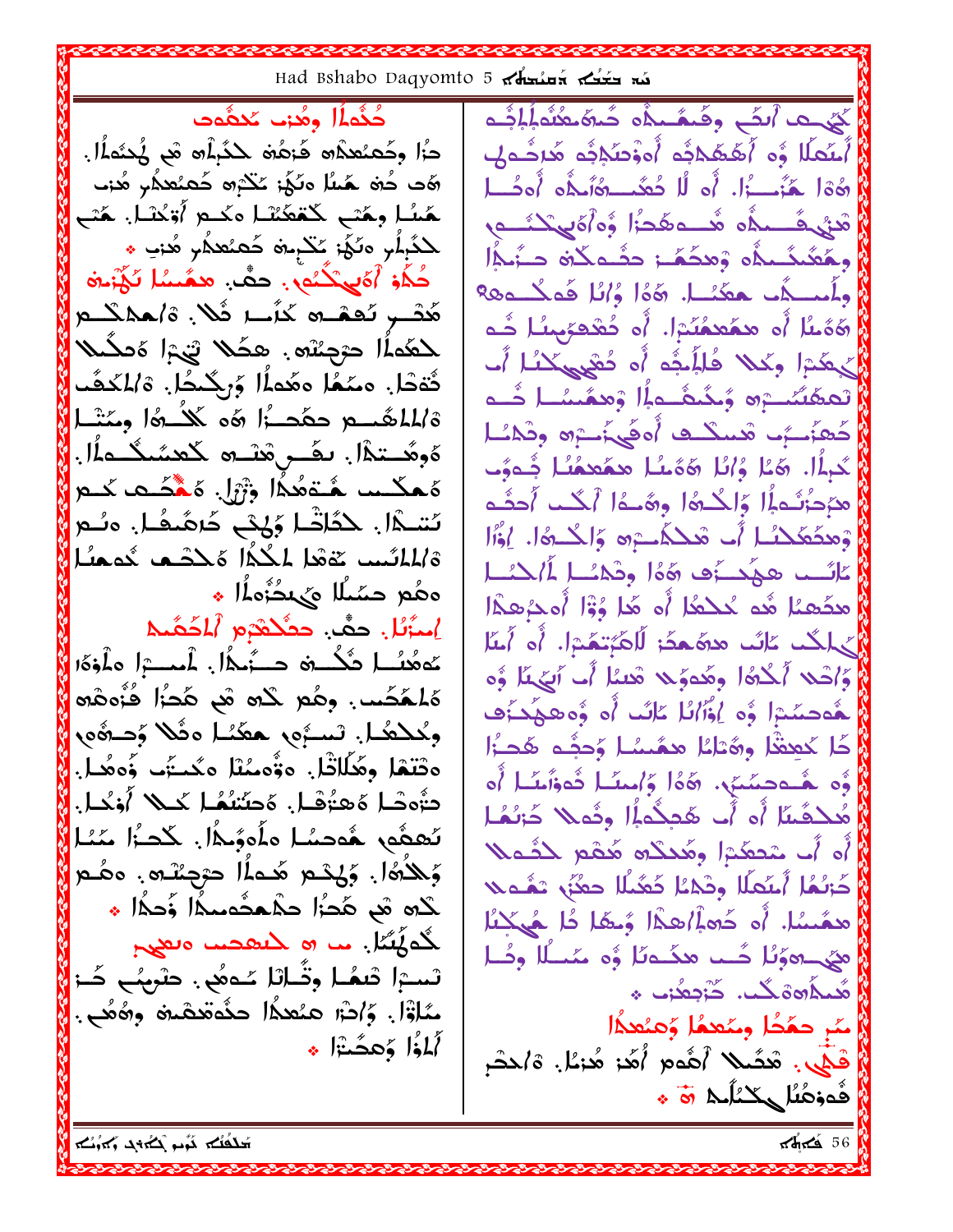Arad Bshabo Daqyomto 5 كَتْتُ بْتُكْتُمُ Had Bshabo Daqyomto 5 لَّكَ أَمَثَنَا وِلْمُنَّزِيتَ لَمُوهَدُواْهِ. أَلَّهُوَ أَحْوَهُ حَشَرْتُهُ وَهَقَلًا . لَكَتَيْهَجُل ەھكىل أف ھگىشا ۇھۇسىل كېرىھ وَاحِسَانًا. هَوْتَحِسْمِ هُكْسُرُهِ حَقَّسَةَهْمَةِ كُمْ كُمْقُومَ وَشُومَتُعُ. كُلِّ أَلَمْ الْهُومَلَا هُ هَقُلا . لِمَسْكُلُهُ وهُلُمُلُهُ سُتَمُدُا الْحُدُا هَــةَ حمَّحــزًا. مُــزًا للْمؤْجِكُ مِنْ دَاْمُؤْشَانَ جَمْءُوْ الْوْبَ قُبَ لَمْتَحَمَّدَوه لَكَعِنُوهُ! مِدْإِ وِهُعِنُوْنَا وَّامِدْأَا. هَاذَىلا حصْرِؤْهِ وُاوُم هَصَـٰزًا. وَٰىٰهُـڪَ گـُدُّ مْلاَئـُـمِـكِٰدُا وِؤُمِنِهُـا. وَلَا أومنته مُعلَّماً \* هَضَكُمْ أَنَّهُ فَ حَدُّ وَلَّا هُدَهَ عَقَبَ وَهُ هَ هُوصسًا حَجُصًا وَ}وْثَى وُوهْــِرَهِ . وَاهْوَا دَهُـد »، ٥ أُمُمَعُـده هكُـشَـا مُؤَبِّ. كَرْنُعُا. •وَرِجًا ۞ارلطُّت هَٰ فَرَعَت حَرِثَفُتِهِ. كَ مَعْدَد وأَهُزو لِلْتَغُدِينَ. مُنَّى الْإِجْرَاءُ أَبِيرًا مَنْ والمحكم مكعركه في وِتُاهَد: . ه أَمْـُــه مات شَــه وَٰا هَبِ ــه هَمْــا ﴾ منْداْهُا. حمُلًا. عَمْدِ حُرِ وُهَا هأَهُبِهِــبِ أَنْبَهِ. وُأَهَا لَلْأَسُلَ حَضَـرٍ \* هْبِ هْهِـلْا هِـكْـمِـ 1هُمْ يُـمِنْرَاءُ وَإِنْسَاءِ ه المُكْمِ مُنْ هَ وَ وَهُدَه حَقْدَ اللَّهُ مِثْلُهُ مِنْ ەكرەدا ۇھنەھدە رېڭى ئتىسكەھە. هِ أَهَّــزهِ هُوْلِ أَلَّا هِزْمِكْساكِمْ أَلْمَعْقَصِــهِ ةَهِكَمِب كَنْهُ الْقَافَا لَيْفَ أَثْمَاءُ وَالْمُحَمَّلَةِ مُنْتَ رْهَوْلِ. وَلَا هُوسُل حَتَوْحُفُطُ وِأَوْبِيِكْسُمِ أَهُداْ أَمْلِكُمْ هُدَوْمَةً وَهُدُه لَا \* هَ تَكْتُلُا ومُحِلًّا ۚ مَحْلُف يَعُمِينَ ۚ مَكْلَمُوۡوَا إمنُّنْل. عَمْل لِكُمْأَ دەُنَا مُەھَا مِمَّى حَمَّصًا. تىمۇَا لَمَصْلا تَعْدِيد أَهَٰذِ لِحَدُّوبِ. وِلَا خُبِكَــدَامِ وَاُكْتِرَا ذُّەممُل أَمكَّمَتُوم. شَـوْكًا وَحـْزَرَه وإنْسُل لُّا هْمْ هُشُـٰهْ. وْالْمْلَكْسْ; هُٰزْسُـٰلْ أُسـِر وَّهْشُـلْ. أَمْلَا لِحَمَّدَوَّةِ أَلَّا لِخَمْسَنَّهَ أَوضُمْ حَضَرَ كَاسِرٍ ﴾ وَاسْتَ مَعْدُونَ مِنْ مِنْ مِنْ مِنْ مِنْ الْمَرَىٰ وَالْمَاسَ لْكُلُّهِ أَحِبًّا وَكَانُـهِـأَا دَوَّـبُـًّا دَبْعَـعِـدًا ذَٰالِمَا! وُهِهَدَّتَ هَمُا حَمَّرُهِ أَا ذُهِهَبِ . وَتَقَا أحبُّا ومِنْدِهُمُا دِهُدِدُهُما دُوقُمِعْنَا تَّتَـفُـدًا مْبِ أُهوْسْـهِ وِهَٰتُ¦ كَـٰمَكْتَسْـا ەؤەدەمدۇنُــــەلمُّا. ەَـكــــە مُــ ۋەممُــــا ههَجسُ، جَنِّبٍ هنهه مُهجمٍ مُعَصَّلٍ مَنْشَا وْٱلمْتَنَدُّورِ حَدَّه هُرَجُه. هُحَدُّب وْٱلْمَسَّ ەفُەزمُ*نا* للنُترُب<sup>اُ</sup>ا ئ<sup>ى</sup>لەُم \* حَدُّى ۖ فَوَٰوٗاً. لَٰا حَذَا وَبَيْهِ ۚ أَنَّـهِ حَـدَهُ Khrin Kiririn Kriti min قْتِلَى. لَا يُبْكِنفُونَ وَّاْتُرَا أَنْتَقُونَ وَّْوَسُلَ.<br>حُمَلَ فِي تُوج وِحُكُوْ آَحِنُا حَكَّمَّى وَبِّهَ حَنَّـهِ. ٥/٥وَجِد وكمسمع أَمْلُوا كَلاَحُمْسِــدْا. مْسَـــوْلا وحُمهُمحُرُنُـماً اهَحهُد ُ احتَكْـم محكَــرَ الْمَ فَلا أَمِلًا وِتَعِدْتِهُتِ لَّاحِكُوْا أَه حَضَـٰهُا لَّٰهِ هُوَ مُدَكُّلٍ وِٱوَّلِيَكْتُمِ. شَـٰهُمْ <mark>ا</mark> أَه كَعرَّمكمُا أَه لَالمُوَٰا. اُوْها وِتَمْلَحِمَّب وَحْزَه وِإِنْعُا لَٰا أَٰذًا لِحَمَّدِهُ؟ لِكَنَّفَـدًا تْدە اتَّىُـا ەۋْەھىتْدا وُبىلىھُە )ُەئىـىم أَلَّا لَكَعْتَنَفْ مَكْلَّ وَّةَ الْمَكْتَبَ ا كَمَدُ مِنْ مَعْدَدِهِ مِنْ مَدْمَةٍ مِنْ مَدْمَةٍ لَّكُمُ مُعَامَلٍ مَنْ الْمُعَامَلِ الْمُعَامَلِينَ  $\frac{1}{2}$  57